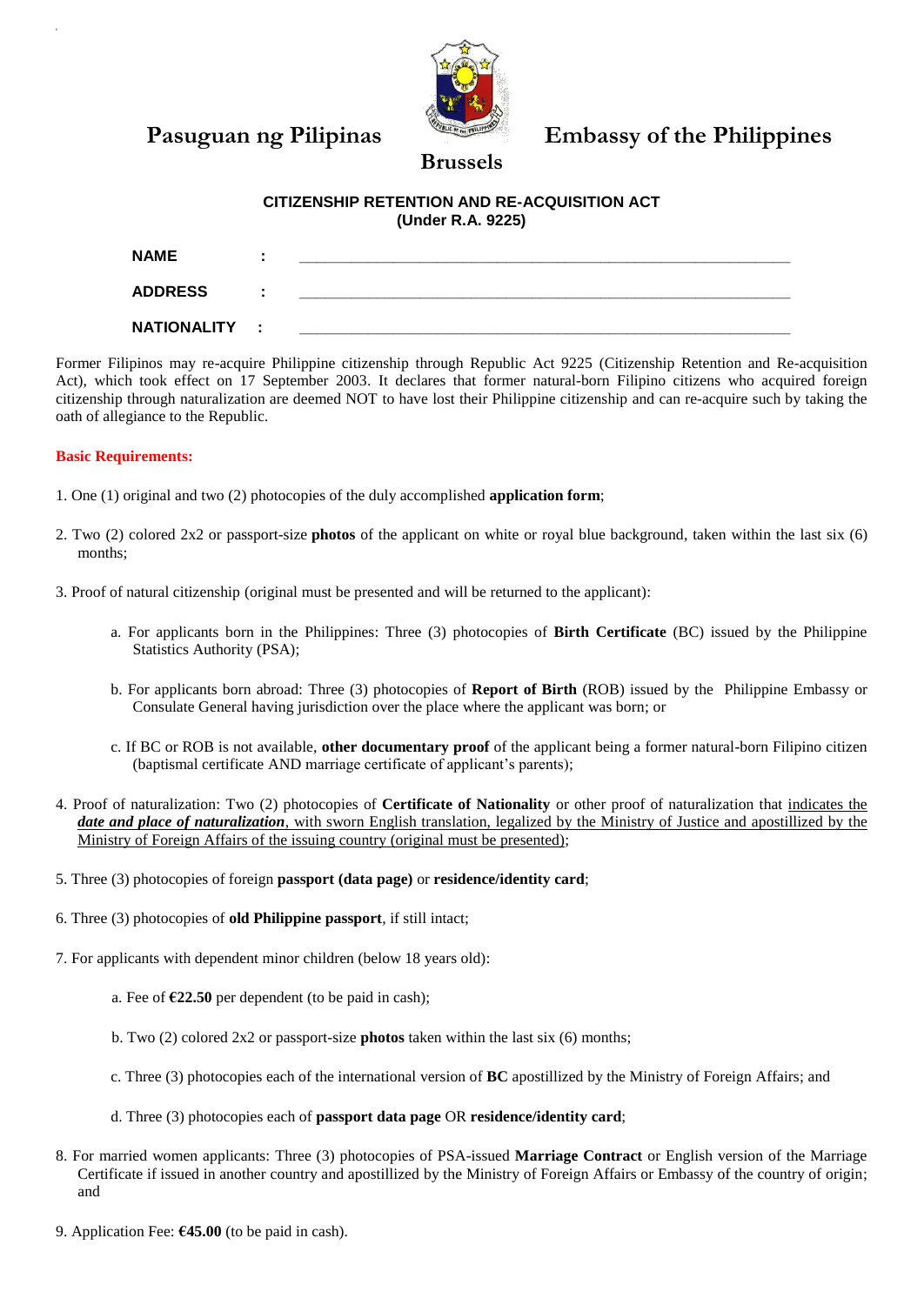

 $\overline{\phantom{a}}$ 



**Brussels**

# **CITIZENSHIP RETENTION AND RE-ACQUISITION APPLICATION FORM**

|    | <b>Colored Photo</b><br><b>Passport size</b><br>(white or royal blue<br>background)                                                                |  | <b>Colored Photo</b><br><b>Passport size</b><br>(white or royal blue<br>background)                                  |  |  |  |  |  |
|----|----------------------------------------------------------------------------------------------------------------------------------------------------|--|----------------------------------------------------------------------------------------------------------------------|--|--|--|--|--|
| 1. | <b>Last Name</b><br><u> 1980 - Johann John Stone, mars eta biztanleria (h. 1980).</u>                                                              |  |                                                                                                                      |  |  |  |  |  |
|    | <b>First Name</b>                                                                                                                                  |  |                                                                                                                      |  |  |  |  |  |
|    | Middle/Maiden Name                                                                                                                                 |  | <u> 1990 - Jan James James James James James James James James James James James James James James James James J</u> |  |  |  |  |  |
| 2. | Date and Place of Birth<br><u> 1989 - Johann Stoff, amerikansk politiker (d. 1989)</u>                                                             |  |                                                                                                                      |  |  |  |  |  |
|    | 3. Civil Status and Gender                                                                                                                         |  |                                                                                                                      |  |  |  |  |  |
| 4. |                                                                                                                                                    |  |                                                                                                                      |  |  |  |  |  |
|    | 5. Present Address<br><u> 1989 - Johann John Stone, markin film yn y brening yn y brening yn y brening yn y brening yn y brening y breni</u>       |  |                                                                                                                      |  |  |  |  |  |
| 6. | <b>Philippine Address</b><br><u> 1989 - Johann John Stone, mars et al. 1989 - Anna anno 1989 - Anna ann an t-Anna ann an t-Anna ann an t-Anna </u> |  |                                                                                                                      |  |  |  |  |  |
| 7. | Telephone and Mobile Nos.                                                                                                                          |  |                                                                                                                      |  |  |  |  |  |
|    | 8. E-Mail Address                                                                                                                                  |  | <u> 1989 - Johann Stein, mars and de Britannich (b. 1989)</u>                                                        |  |  |  |  |  |
|    |                                                                                                                                                    |  |                                                                                                                      |  |  |  |  |  |
|    |                                                                                                                                                    |  |                                                                                                                      |  |  |  |  |  |
|    |                                                                                                                                                    |  |                                                                                                                      |  |  |  |  |  |
|    |                                                                                                                                                    |  |                                                                                                                      |  |  |  |  |  |

| 12. Full Name of Minor Children | Date of Birth | Place of Birth | vge |
|---------------------------------|---------------|----------------|-----|
|                                 |               |                |     |
|                                 |               |                |     |
|                                 |               |                |     |